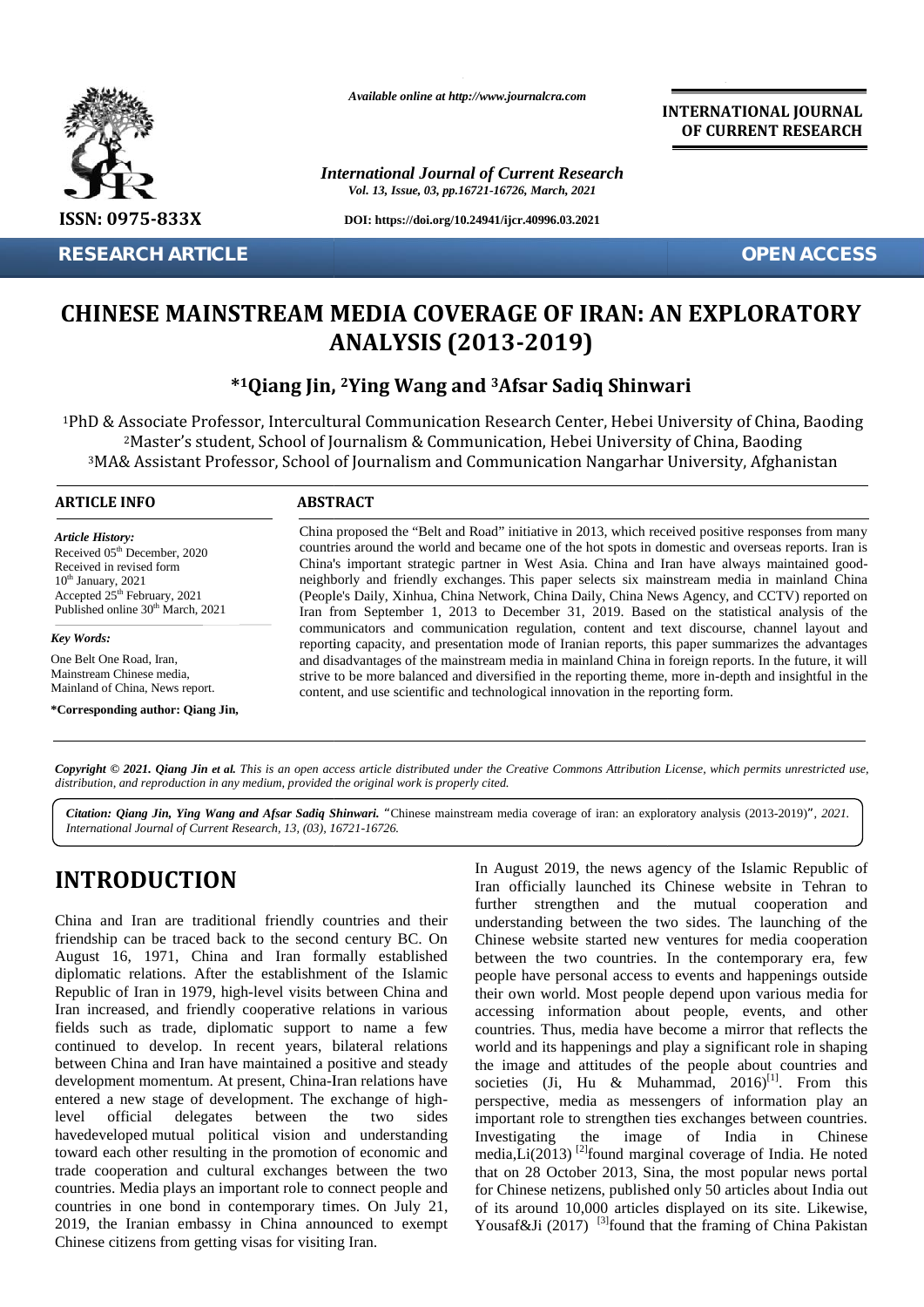Economic Corridor, a flagship project of One Belt, One Road Initiative, was national interest orientated. The Iranian and Indian press framed it as a threat to their national interests whereas the Pakistani press framed it as an initiative aimed at enhancing economic cooperation and connectivity between all the countries engaged in the project. This indicates that media representation of other countries is a multilayered phenomenon.The Chinese and Iranian media have been engaged in mutual cooperation for a long time.On January 22, 2016, China and Iran held a media dialogue. Moreover, from January 5 to 8, 2018, China Radio International, the press counselor of the Embassy of the Islamic Republic of Iran, the president of the Islamic news agency in China, the general representative of the audio-visual organization of Iran in China, China net and relevant comrades of China Asia Africa Development Exchange Association went to Yangzhou City for a series of discussions, visits, and interviews to better understand each other through the eyes of media. This study, therefore, intends to explore the coverage of Iran, one of the important Countries in the Middle East regarding the Belt and Road Initiative, in the Chinese media. The findings of the study are pertinent in the sense that they enhance our understanding of how the Chinese media covers Iran.

#### **Communicators and regulations of Iranian coverage**

*Analysis of the communicators of the report:* Since the One Belt, One Road Initiative was put forward, from the analysis of the source media of six websites reporting Iran by mainstream media in mainland China. It is found that reporting is more focused on organizations and individuals.  $\text{(Jin, 2020)}^{[1]}$ 

The reporting mainly focused on the following categories: political parties, government organizations, people's organizations,and relevant communication organizations. The media organizations and business reporting platforms include official media and media organizations (such as Xinhua news agency, CCTV, people's daily, China Daily) and commercial websites or private media (such as Baidu, Sina, Tencent, etc.); foreign affairs service organizations and mutual presence between China and Iran Embassies and consulates(Jin,  $2020$ <sup>[4]</sup>. From the perspective of authors and their affiliates, the reporters involved in reporting on the "Belt and Road" initiative are relatively senior journalists and scholars who have long-term observation and reporting experiences on Chinese subjects  $(Li, 2018)$ <sup>[5]</sup>. There are also some government workers and members of the diplomatic service who are engaged in journalism. This indicates that the sources of the message are relatively fixed. The reporters copy and edit the information and finally presented it to the audience.

**Analysis of communication regulation:** The reports should abide by certain news ethics. The principles of equality and mutual benefit and the principle of people-oriented respect are some of the goals the reports are considered to meet. The media platforms should respect the economic, political, and cultural differences between the two countries and each other's national interests. However, this does not mean that reports should not be objective, fair,and accurate in nature.

### **Macro control analysis**

**Source control analysis of reports:** By randomly selecting 30 reports (10 positive reports, 10 neutral reports, and 10 negative reports) on Xinhua from September 1, 2013, to December 31, 2019, it can be found that half of the news reported were from official Iranian or western media sources. For example, Chinese Embassy in Iran, the news agency of the Islamic Republic of Iran, state television of Iran, Mehr news agency of Iran, radio and television of the Islamic Republic of Iran (IRIB), Tasnim news agency of Iran, Fars news agency of Iran, etc are some of the sources Chinese media platforms cite while reporting Iran. On the other hand, Western Media platforms included CNN, Reuters, BBC, AFP, AP, Fox News Channel, and Wall Street Journal. It shows that on the whole, in international communication reports, Chinese media are careful and diverse in choosing sources of information. In order to report the truth and accuracy, they paid special attention to the official media that have a good reputation and credibility. The people who are included in the news as commentators are also well-known and have a professional background in the field.

**Hot spot control analysis of reports:** Concerning hot topics in Iran, such as Iran's oil, Iran's nuclear issue, and US sanctions against Iran are some of the very hot and sensitive issues in Iran. The Chinese media closely follow the development of the incidents and carry out continuous reports or series of reports.However, due to the special geographical location, resources, ethnic groups, religions, global stability and security, and various other issues are intertwined in Iran. Therefore, the Chinese media are extremely cautious when reporting these multi-layered issues In November and December 2019,the CCTV news channel reported that Iran actively retaliated against US sanctions in multiple ways. For instance, Iran held demonstrations against US sanctions, the speaker of the Iranian parliament held a press conference offering that The United States and Iran should work together to solve core issues. At the same time, with the gradual improvement of China's comprehensive soft national power, China has gradually gained its own voice among the world's major media outlets.Therefore, China is becoming more assertive and active in international relations. The purpose of this project is to improve the image of China on the global stage. In this regard,"a handful of state-run media conglomerates have been designated as pioneers of this undertaking,which aims to foster a much friendlier atmosphere for global media coverage of China's ongoing modernization and development agenda without creating ideological tensions or disputes"(Hu &Ji ,2012)<sup>[6]</sup>.

#### **Micro control analysis**

### **Expression control analysis**

Kurt Lewin, an American social psychologist, put forward the theory of gatekeeper. He pointed out that there are gatekeepers at every level of communication. Only that information enters the communication channels for dissemination that meets the gatekeepers' standards. In terms of network control, it is mainly about content shielding, including deleting or prompting to modify the terms that are not professional, easy to cause misunderstanding, or have serious knowledge errors or insults and slanders. It also includes the timely deletion of violent and terrorist audio and video that do not conform to the relevant laws and regulations of the state, and illegal video that flows in from abroad  $\left(\text{Jin}, 2020\right)^{[4]}$ . When foreign reports are involved, news editors strictly control and filter out the contents that violate the political position of the authorities and incite sensitive topics. At the same time, consideration is given to the field, scope, length, and quantity of reports. As an important partner of China's "Belt and Road" initiative, when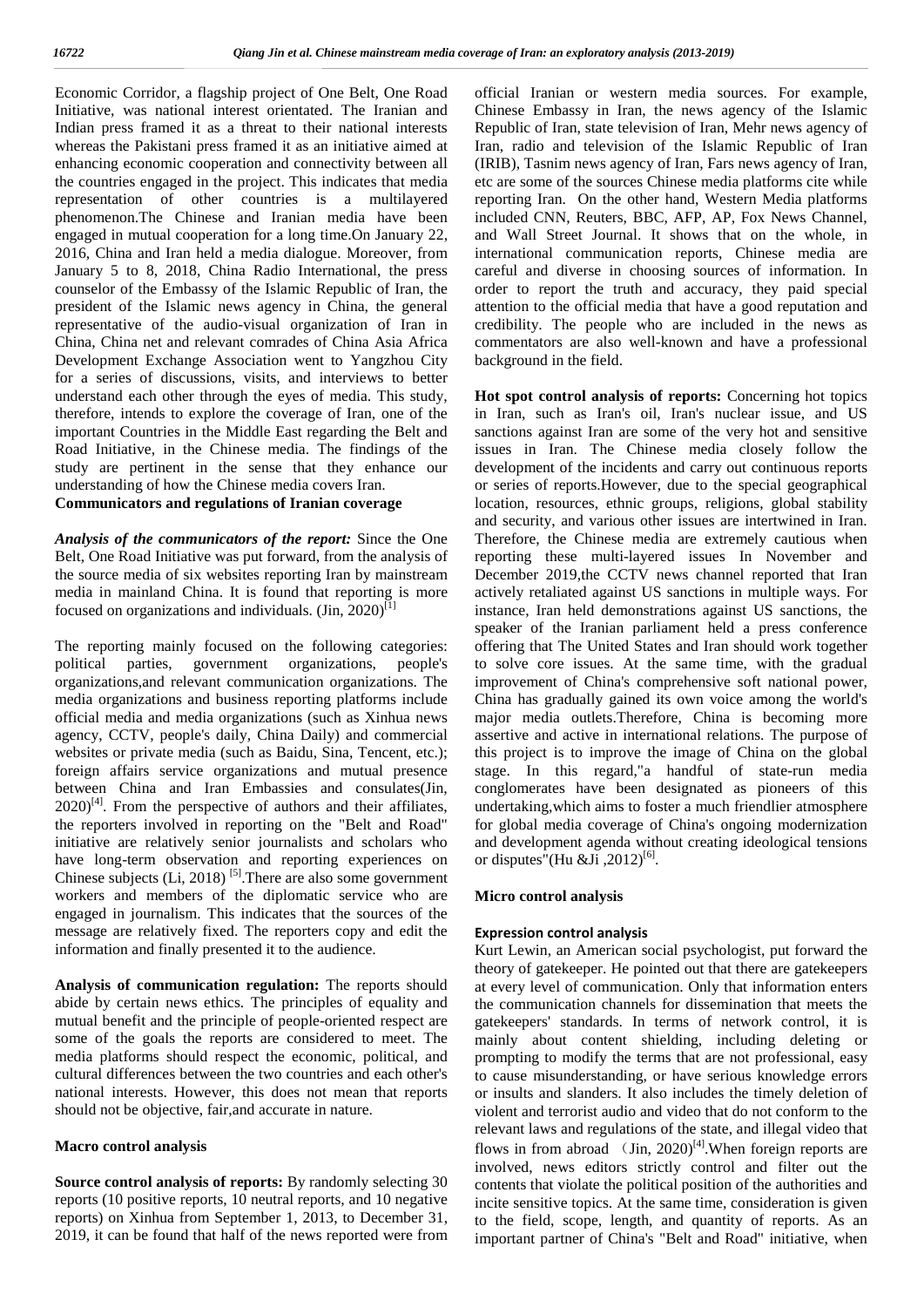reporting Iran, China will report on the positive news of Iran's government and people's image based on objective truth. The reports are mostly long and the background information and sequence of events are elaborated. As for the negative news, it is played down and the length is shortened and summarized the events, or even not report them at all.

# **METHODS**

We utilized content analysis to analyze the coverage of Iran in mainstream Chinese media. We used Iran as a keyword to search reports on Iran in the Baidu, a Chinese search engine, Sogou search engine, Google search engine at the same time. The results are shown in Table 1.

| Media                   | Number of news |
|-------------------------|----------------|
| China net               | 1207           |
| The people, net people. | 86573          |
| China Daily             | 31938          |
| Xinhuanet.com           | 5317           |
| National search news    | 92             |
| CCTV (video)            | 77379          |

In terms of information in the Chinese language, Google is nearly three times that of Baidu, while in terms of information in the English language, Google is 32 times that of Baidu. The comparison indicates that the Chinese search engine, Baidu, blocked many foreign news reports. One of the reasons for this shielding effect is China's special national conditions and interests. Iran is located in the Middle East, an oil-rich country. It remains in the international media for many reasons such as its atoms program and human rights issues. As a result of these issues, the most of coverage accorded to Iran by the Western and European countries is negative and stereotypical in nature. Keeping in view the special relations with Iran, the Chinese media filters most of the sensitive and negative information about Iran. This also happens in the case of vicious and irresponsible comments of netizens. The Chinese authorities monitor cyberspace and filter the negative information about the countries which are important for the country's national interest.

**Table 2. Relevant search quantity of three search engines**

| Search Engine | Iran(in Chinese) | Iran $(in English)$ |
|---------------|------------------|---------------------|
| Baidu         | 76100000         | 45400000            |
| Sogou         | 7564313          | 1344857             |
| Google        | 212000000        | 1470000000          |

# **RESULTS**

### **Content and text discourse of Iran Report**

**Number of reports:** From September 1, 2013, to December 31, 2019, the mainstream media in mainland China reported a large number of reports on Iran. Through the search of the "Iran" keyword on the designated website in the specified period of time, we can see that the number is increasing, and there are more and more reports on Iran.The number of reports for the whole year of 2019 has reached its peak in five years. To a certain extent, since the "Belt and Road" initiative was proposed, China has paid more attention to the countries along the "Belt and Road" and has good news sensitivity. Table 3 number of reports on Iran by the six major mainstream media in China from September 1, 2013, to December 31, 2019.

| Table 3. Nnumber and growth rate of China's three media |  |
|---------------------------------------------------------|--|
| reports on Iran from 2013 to 2019                       |  |

|                       | The<br>people.net | China<br><b>News</b> | Xinhuanet.com |
|-----------------------|-------------------|----------------------|---------------|
| 2013.09.01-2014.12.31 | 360               | 310                  | 160           |
| 2015.01.01-2015.12.31 | 260               | 160                  | 350           |
| 2016.01.01-2016.12.31 | 330               | 310                  | 530           |
| 2017.01.01-2017.12.31 | 290               | 220                  | 380           |
| 2018.01.01-2018.12.31 | 400               | 300                  | 410           |
| 2019.01.01-2019.12.31 | 460               | 530                  | 670           |
| Growth rate           | 0.28              | 0.71                 | 3.19          |

**Report content:** On the whole, it is mainly political content, supplemented by economic content and cultural content. After the proposal, the dominant position of the political framework has not changed, but it shows a trend of strengthening the economic, cultural, and other themes. After the "Belt and Road" initiative, the distribution of the three major themes of politics, economy, and culture is more balanced, and the presentation of the Iranian country is more comprehensive. The routine foreign reports are mainly sports reports and diplomatic reports.In particular, U.S. sanctions against Iran and Iran's anti-sanctions account for 70% of all reports. In terms of content and material, it is mainly based on factual reports. There are special comment and interview sections in the media, but on the whole, comment, interview, and video only account for a few. In terms of the length of the report, the middle part accounts for the majority.

**Reporting tendency:** Positive reports are more prominent. Reporting tendency refers to the specific attitude and value judgment when reporting or commenting on news facts, which can be divided into positive report, neutral reports, and negative reports. After the "one belt, one road" initiative was put forward, the trend of China's mainstream media's reporting on the Iran countries weakened the negative reports and highlighted the trend of positive reports. In terms of the number of news reports, neutral reports are the most, followed by positive reports and negative reports are the least. Positive reports mainly focus on cultural exchanges, technological breakthroughs, and Iran's unique position on the Silk Road. China people.com.cn reported on June 5, 2014, that "former ambassador to Iran: Iran has a unique position on the Silk Road" and October 15, 2019 "sharing the light and shade feast". "One Belt, OneRoad" has become an important keyword. The negative reports are concentrated on terrorist attacks, air crashes, demonstrations, and other disasters and social unrest, and few are in daily entertainment. The Chinese media's coverage of Iran is relatively concentrated, focusing on the government and official level. A large number of reports are political, diplomatic, economic, military, sports, culture, and so on. Chinese media shape Iran's national image mainly by political image, involving the exchange of visits between the top officials of China and Iran.The main focus of the Chinese government and the media is on the countermeasures to the situation, not on the statements made by the Chinese government. For example, the U.S. sanctions against Iran only reported the progress of the incident, and the attitudes of both sides did not mention the official position of the Chinese government.

**Political context:** Iran belongs to the Middle East region, with a special geographical environment and a complex political background, especially the US-Iran relationship, which has a direct impact on world peace and stability.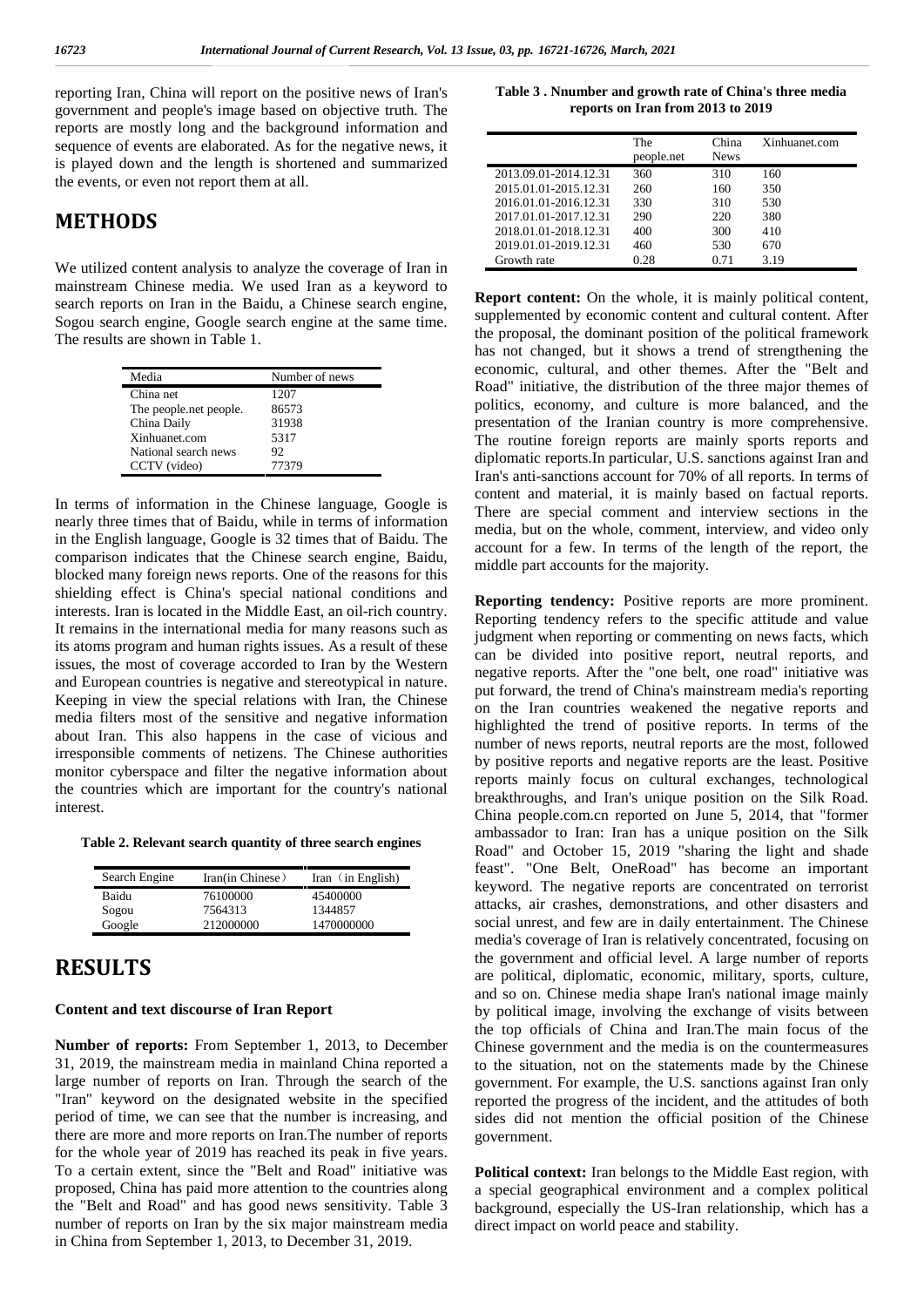Before the "Belt and Road" initiative was put forward, the People's Daily reported on Central and Eastern European countries using "EU", "NATO", "anti-missile", "refugees" and other background keywords in the context of Western politics. Western politics is the background framework.(Zhang,2019) [7]After the "Belt and Road" initiative was proposed, the frequency of similar words was greatly reduced, and the words "Belt and Road" were very frequent. It can be seen that after the "Belt and Road" initiative was proposed by the mainstream Chinese media, reports on Iran got rid of the previous Western framework and showed a "de-Westernization" trend. Instead, the "Belt and Road" report was used, and the report became more and more show China's own characteristics .

**Channel layout and reporting capabilities for reporting to Iran:** The media in mainland China have a strong ability to report on Iran. The embassies of the two countries exchange information. China also has foreign correspondents who can obtain first-hand information in a timely and accurate manner and return it to the country. In addition, some government websites have also published relevant news. The media can obtain information from it. Each media has its own official website and has launched WeChat public account, Weibo account, and Tiktok. China.com, China Daily, CCTV, Xinhua News Agency, and other media have developed mobile clients, and they have also updated relevant reports on time. The Iranian Embassy in China has an official Weibo, and the Chinese Embassy in Iran has opened an official WeChat public account,and update text or video content on time. In terms of we-media, there are 137 official account numbers in Iran, and only 72 in Turkey, which is located in Western Asia. Focus on major events in Iran and report openly and fairly.For example, the various restrictions imposed by the United States, something closely related to the local situation, or in the fields of history, tourism, and study abroad.Officials and non governmental media worked together to give a panoramic view of Iran's current situation. In addition to news coverage of recent events, the Chinese media such as China has a network of "Chinese point of view" columns, in the "opinion database" column, the Chinese media have made special comments on the topic. Like"Under the pressure of extreme pressure, Iran and Iraq are coming closer and more obvious", "Iran's future with the shoes and applause", "One belt, one road" investment in political risk in Iran,and other commentary articles, so that people can have a deeper understanding of Iran's national political situation. By collecting reports on Iran and Turkey from six mainstream media in mainland China from September 1, 2013,to December 31, 2019. It can be seen that although it is also in West Asia, the number of Chinese reports on Iran is significantly higher than that of Turkey.

**Table 4.Comparison of the number of reports by six major Chinese media on Iran and Turkey**

| National media     | Iran  | Turkey |
|--------------------|-------|--------|
| China Net          | 1207  | 830    |
| People's Network   | 86573 | 69720  |
| China Daily        | 31938 | 16435  |
| Xinhua.net         | 5317  | 3918   |
| <b>Guosuo News</b> | 92    | 117    |
| CCTV(video)        | 77379 | 40605  |

### **Presentation of reports on Iran**

**Content setting:** There are still some deficiencies in the coverage of Iran by China's mainstream media, such as insufficient coverage depth, too official reporting perspective, concentrated reporting topics, and weak civil discourse power. There are certain subject preferences and reporting imbalances.The fixed field of the report also has a great influence on the overall image construction of the country, and it is easy to lead to "tagging" and "aesthetic fatigue". Most of the reports are major conferences or leaders' diplomatic activities, and they have little performance in the ordinary life and religious activities of the people. This will lead to an incomplete and in-depth understanding of Iran's national image, and the image of "disaster-prone" is deeply rooted in the hearts of the people, with a less positive image. Although the initiative was proposed by China, the "Belt and Road" initiative is a road of win-win cooperation. Reports should reflect the cooperation between the two countries, not just China's unilateral assistance to other countries. Only the achievements are reported, and the risks and challenges are rarely involved. At the same time, most of the reports are only superficial explanations of the facts, the depth and breadth of the reports are not enough, and the accuracy and standardization of the reports need to be improved.It may lead to anincomplete understanding of the domestic audience, and the final communication effect will be greatly reduced. However, it is worth mentioning that the Chinese media has always maintained a relatively neutral and objective position on Iran's reports. When reporting such conflict events and sensitive news as social unrest, a large number of official authority's words or other reliable information sources are quoted, and multiple sources are balanced. When reporting news, the source information of famous news agencies or news organizations around the world is widely adopted, and Chinese journalists stationed abroad are dispatched to report the latest situation of Iran on time. The timeliness of news is relatively high.

**Title Preparation:** "The language of the title is the focus of the article, which is a key factor directly related to whether the online readers are interested in browsing the article, and also a vane for readers to judge the tendentiousness and guidance of online media reports."(Zhao,2019)<sup>[8]</sup>Most of the titles are single-line titles, which summarize the main facts and are simple and clear. In the pursuit of truth and effectiveness, some news headlines go to the next level, skillfully use punctuation, catchwords, etc., localize the words, focusing on the humanistic and artistic colors, lively and eye-catching. For example, CCTV reported on April 30, 2015, that Iran is preparing for the "nuclear" war by seizing the arms of merchant ships.CCTV.com reported on April 30, 2015: measuring the poison step of Silk Road in Iran. Guangzhou Daily reported on July 19, 2015: the world is so big, the next stop is Iran. The title does not regenerate rigidly. But some titles are not standardized, the content of the title is not clear, so people still don't know why after reading. Or it may be misleading. As the people's Daily reported, "Iran has made a breakthrough in this field that has scared the United States",The title does not indicate any key information and should be made more complete as appropriate. A certain proportion of netizens, judging the news content through the news title, or just roughly reading the introduction part, are likely to lead to the rise of prejudice in a short period of time, and then leave an irrational evaluation, or identify with irrational evaluation.

Picture reference: It can be seen from the table statistics that most of the reports can use pictures in the article.So that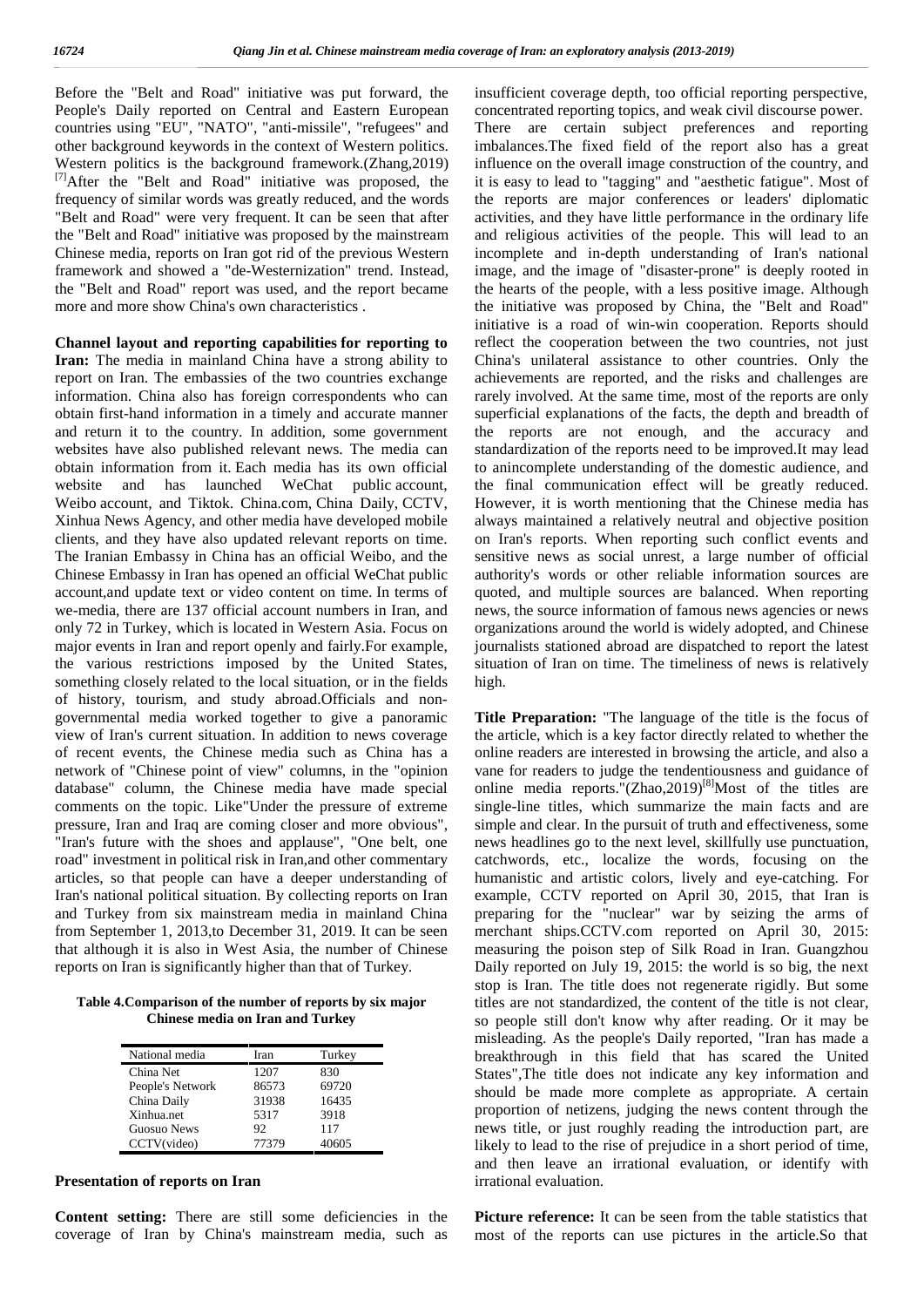readers in the reading process are not too monotonous, and the combination of graphics and text will make it easier for readers to understand the text content. However, there is a lack of original pictures, most of which are pictures of meetings and speeches of leaders. Most of the pictures are rigid and inflexible, not reflecting on people's daily life. There are a few vivid pictures, and some of them are poorly targeted with the corresponding news. There are some pictures related to the scene of war and riot, and some photos of corpses and blood should be mosaic processed.

**Video material:** The first is that there are fewer original films and documentaries related to Iran, and there is less communication between film and television. The introduction of the film is not enough and the introduction is insufficient. The documentary is mostly based on the "Belt and Road" link, introducing Iran's culture, history and religion. CCTV network "Home in the distance" video, shows the theme and content of the "Belt and Road" which is basically consistent with the scope of the picture and text report, or even narrower. The content of the video coverage is concentrated on the political, military, and diplomatic aspects.

#### **Suggestions for improving Iranian reports**

*The theme of the report is more balanced and diversified, listening to the voice of the people:* Broaden the coverage and make in-depth reports on the political, economic, cultural, social, and other fields of countries along the line, so as to promote people's comprehensive understanding of Iran. Considering the diversity of the actual situation, we should avoid one-sided coverage and stereotype. Regarding the reports of the Belt and Road Initiative ,"most of them are the holding of government meetings, high-level government officials attending international conferences to vigorously promote the Belt and Road Initiative , and the release of local government matching policies.But in the analysis of the sample text, we can see that the expression of discourse, the choice of reporting angle, and the use of words make the original rigid way to achieve soft expression, making the news framework more vivid and easy to accept."(Jia, 2019) <sup>[9]</sup>News reports must retain the authority of experts and scholars, but at the same time, they should also be close to the masses, enhance their voice, and report the practical benefits brought by the " Belt and Road " from the perspective of the masses, so that people can talk about their feelings and suggestions and raise their participation. At the same time, we should also pay attention to enhancing the humanity and interest of the report.From the title to the text writing, it should be both reasonable and interesting. The articles cited from the extranet must also consider the different social and cultural backgrounds of the two countries. The translation strives to localize and let more and more people understand the connotation of "Belt and Road".

*The report content is more in-depth and insightful, focusing on training professional talents:* "'Belt and Road'has plenty of external reports, and the report pays more attention to dynamic and continuity, and lacks quality in-depth reports. It is not enough to win only in quantity, but also in quality and depth to improve the level of external reporting. "(Wang,  $2019$ )<sup>[10]</sup>Through data statistics, it can be seen that the reports of China's mainstream media on Iran are mostly dynamic news, presenting a series of fact broadcasts, which can be carried out on Iran's historical origins, development

obstacles, and root causes of conflicts with Western powers. The integration of topics makes reporting more systematic, making it easier for the audience to find and understand. Relevant diplomats and historians can be employed to develop columns, to tell in-depth Iranian knowledge, to elaborate on the context of the problem, and to answer questions for the public. We should not only pursue quantity, but also quality. We should cultivate a team of journalists with strong comprehensive strength, attach importance to interdisciplinary talents, have solid theoretical and business capabilities, a broad global vision, not only understand the international situation and current events but also have their own unique views, proficient in foreign languages, to better build a bridge for friendly exchanges between the two countries.

*Innovate the form of a report and use science and technology to help the report:* At present, almost all the reports about Iran by the mainstream media in China are written content, only CCTV broadcasts news, which is video content. In the face of lengthy words and uninspired video images, it is difficult for the audience to have patience and interest to browse completely. In the era of new media with the rapid development of science and technology, media workers can increase tricks, optimize information dissemination scenes, VR, dynamic news, H5, news visualization game. Take the 2017 summit cooperation forum as an example, the VR of "Shining on the Silk Road" screened in the venue,and leads people to see and feel the scene along the road, Yamal gas field in the snow in the Russian Arctic,Wanli Huangsha oilfield in Taklimakan, and Horgos compressor station in border city. The video uses VR technology to show the construction achievements of energy investment cooperation<br>between China and overseas from a unique between China and overseas from a unique perspective.(Wang,2019)<sup>[10]</sup>Immerse the audience in the news and experience Iran's national destiny and customs in a dynamic way, It not only passively receives information but mobilizes their enthusiasm in interaction and actively explores information.Or relying on big data algorithm technology, customized news for users.In the news report on Iran, targeted at the audience's interest, accurate communication can be achieved, thus improving the coverage of the news, and both sides of the audience and the media will win.

#### **Conclusion**

Both China and Iran play an irreplaceable role on the world map. In the context of the "Belt and Road", cooperation should be deepened. The "Belt and Road" initiative provides both opportunities and challenges for the mainstream media's communication work. If the media want to build bridges between China and foreign countries, they should also explore effective strategies for the two countries' ensemble.

## **REFERENCES**

- 1) Ji, D. Hu, Z. & Muhammad, Y. 2016. Neighboring competitors? Indian image in Chinese media. Global Media and China, 1(3), 234-250.
- 2) Li, X. (2013). India through Chinese eyes.World Policy Journal.http://www.worldpolicy.org/
	- journal/winter2013/india-through-chinese-eyes.
- 3) Yousaf, M., &Ji. D. 2017. China's Belt and Road Initiative and the changing geopolitics ofInternational communication: Regional Press framing of China-Pakistan